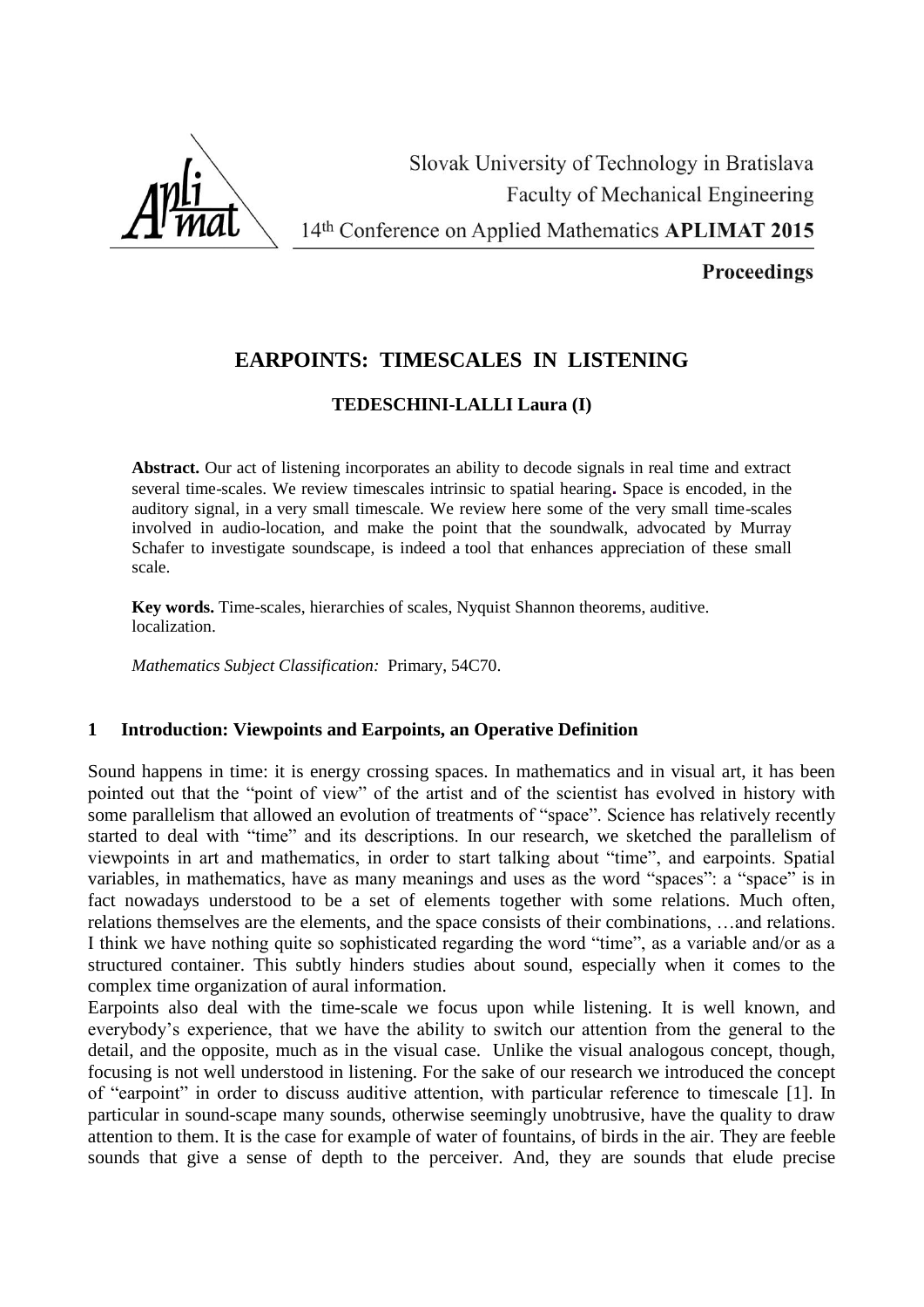mathematical treatment, because their short duration makes them impulsive phenomena, rich in transients. We review some research done in this realm, from the mathematical modeling point of view, and as to the method of surveying of existing soundscapes. Since spatial information is encoded in the audio signal in a very small time-scale, it is interesting to see what implications on recorded documentation come from considering appropriate timescales. Moreover, from a mathematical point of view, it is very interesting to consider hierarchical models, incorporating interplay among different scales.

### **2 Some known time-scales in listening and music.**

Musicians, musicologists, and more recently computer musicians, have all always dealt with hierarchies of time-scales. Much as for other aspects, also in this case musical practice and musical theory can inspire scientists to apply their methods of hierarchical organization to time processing of complex messages. As just one deep example, one of the most well-known and widely accepted analytical methods for tonal Art Music is that proposed by Heinrich Schenker [2], which is deliberately hierarchical in method. Even more to our point, is that many celebrated performers of western Art Music, advocate this method of analysis to both understand the piece of music they are to perform, and to retain it in memory, for example one of the greatest conductors of all times, [Wilhelm Furtwängler.](http://en.wikipedia.org/wiki/Wilhelm_Furtw%C3%A4ngler) This means, in particular, that acknowledging and studying the hierarchical organization of music facilitates its understanding, its performance, and the memory of it. In turn, accepting this method from the musicians, we acknowledge that memory itself is organized over different time-scales.

In sound electronic or digital processing, defining such scales becomes really crucial, of course [5].

Here, we are rather interested in our human cognitive ability to process sound in real time, and to assess our expectation regarding it. As definition of listening, just for the purpose of my research (and thus limited to the possibility of modelling), I propose the following [6] Definition: listening= establish relevant timescales in a signal, and assign phenomena to the right scale, as the sound flows in.

We will draw from the book by [Moravcsik](http://link.springer.com/search?facet-author=%22Michael+J.+Moravcsik%22) [7] the principal scales involved in hearing, and in cognitive memory. According to [Moravcsik,](http://link.springer.com/search?facet-author=%22Michael+J.+Moravcsik%22) who reports several experiments, memory used in listening to music falls in the following five different time-scales<sup>1</sup>:

|                     | -Supershort: $1/30$ — $1/10000$ sec, | i.e. $10^{-2}$ --- $10^{-4}$ sec              |
|---------------------|--------------------------------------|-----------------------------------------------|
|                     | -Short: $1-1/10$ sec,                | i.e. $10^0$ --- $10^{-1}$ sec                 |
| $-Medium: 1--5 sec$ |                                      | i.e. order of $10^0$ sec                      |
|                     | $-Long:$ 5---1 minute                | i.e. $10^0$ ---10 <sup>2</sup> sec            |
|                     | -Very long: 1 minute-hours           | i.e. $10^0$ ---10 <sup>3</sup> sec and beyond |

<u>.</u>

Phenomena on each scale are perceived and assigned to different features, with different names:

-SuperShort scale, intonation is typical, in music, of what we refer to as *pitch*: events repeating at this scales are perceived as one "note".s

<sup>&</sup>lt;sup>1</sup> We refer the interested reader to the original book for more specifications. A short description of his table can also be found on Wikipedia, under the entry "rhythm".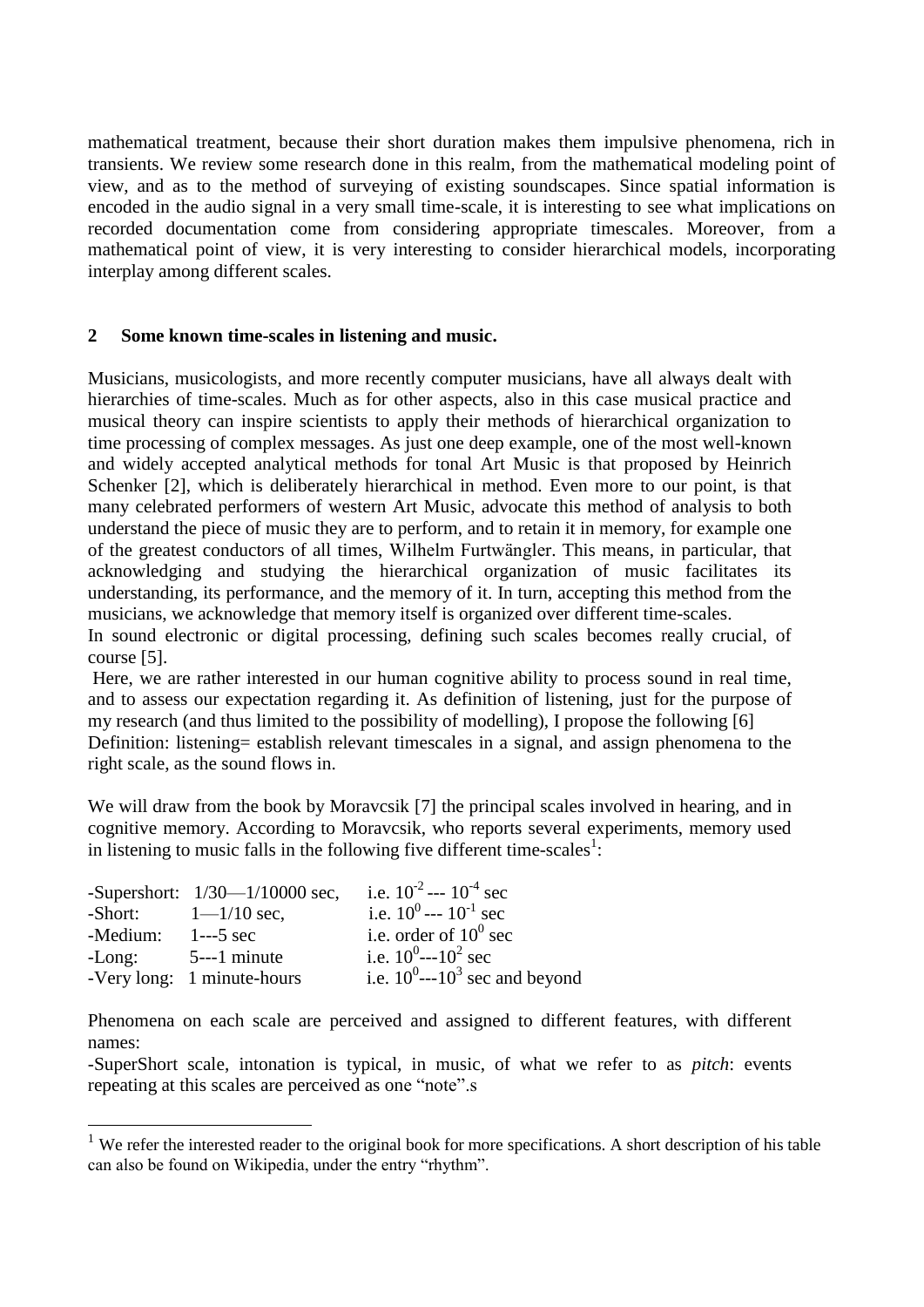-Short scale is what usually, in music, lets us perceive the *tempo*, or the *beat* -Medium scale: the *rhythm*, i.e. repetitions of patterns constituted by beats and accented -Long scale: *phrasing*, or stanzas, any repeating structure just larger than rhythm -Very long scale: entire compositions.

Similarly, one could hierarchize a verbal spoken signal in phonemes, words, sentences… And, in fact, while there is no discussion that there is a hierarchy, the levels themselves are subject of longstanding for continuous research in various branches of Linguistics.

#### And..., there is life below the super-short scale!

In fact, on times shorter than these, lies the scale of "transients of attack", full of information and, musically speaking, a distinctive feature of each particular performer. Here lies the scale for "timbre", or sound-colour, the study of the waveform, usually discussed in terms of spectra, and therefore of frequencies. I would like to stress that at this level, there is already an interesting connection between different timescales, that of timbre, and that of the particular choice of pitches specific to a musical culture. It has been an object of research, in fact, how much the particular structure of sound-colour of a musical culture affects the musical scale that is projected along the centuries in that musical culture (independently discussed in [8],[9]). In short, strings and hollow canes, mathematically speaking, share model justifying a harmonic spectrum, quite strict in the first few components. This can explain that intervals of octave and fifth, corresponding to the first two harmonics, are very strong in musical cultures whose practice is largely based on orchestras and ensembles of strings and hollow canes. On the other side, as a different example, musical cultures largely based on bronze tuned slabs, such as in insular South-East Asia, project a musical scale where even the interval of fifth and octave are discussed. We have here an example of information passing from one timescale (that of the frequencies in the spectrum of an instrument) to a larger one (that of the repeated pitches).

# **3 Time Scales in Spatial Listening: well Below 10 -4 sec**

Our ability to locate a source of sound by listening is due to several factors. The first and most evident is our binaurality. Due to binaurality, we are able to discriminate sources on a horizontal plane. We are able to discriminate whether the source of a sound is closer to one or the other of our ears, because the sound reaches either ear at different times. Our brain directly encodes as spatial information about the source, the differences in such arriving times. For the description of these scales, we refer to [12], reporting the measurements of experiments on large groups of perceivers. The time-scales that can be assessed by binaurality are of the order of 100 - 700  $\mu$ s = 1-7 10<sup>-4</sup> sec, i.e. order of magnitude  $10^{-4}$  sec.

In reality, experiments show we appreciate and locate spatialization over much smaller scales. In fact, our head is immersed in the fluid carrying the sound, and thus the vibration is modified by this obstacle. The character of the same sound is qualitatively different on the left and the right ear, because it is modified by the head separating the ears. Morover, once in the auricle (the large external ear), sound is diffracted by the many folds in the auricle, and directed toward the auditory channel. By tilting our head, this diffraction changes ever so slightly and the quality of sound entering the auditory channel changes. These changes, usually measured in frequency, are again encoded by our brain as spatial informations to locate the sound source.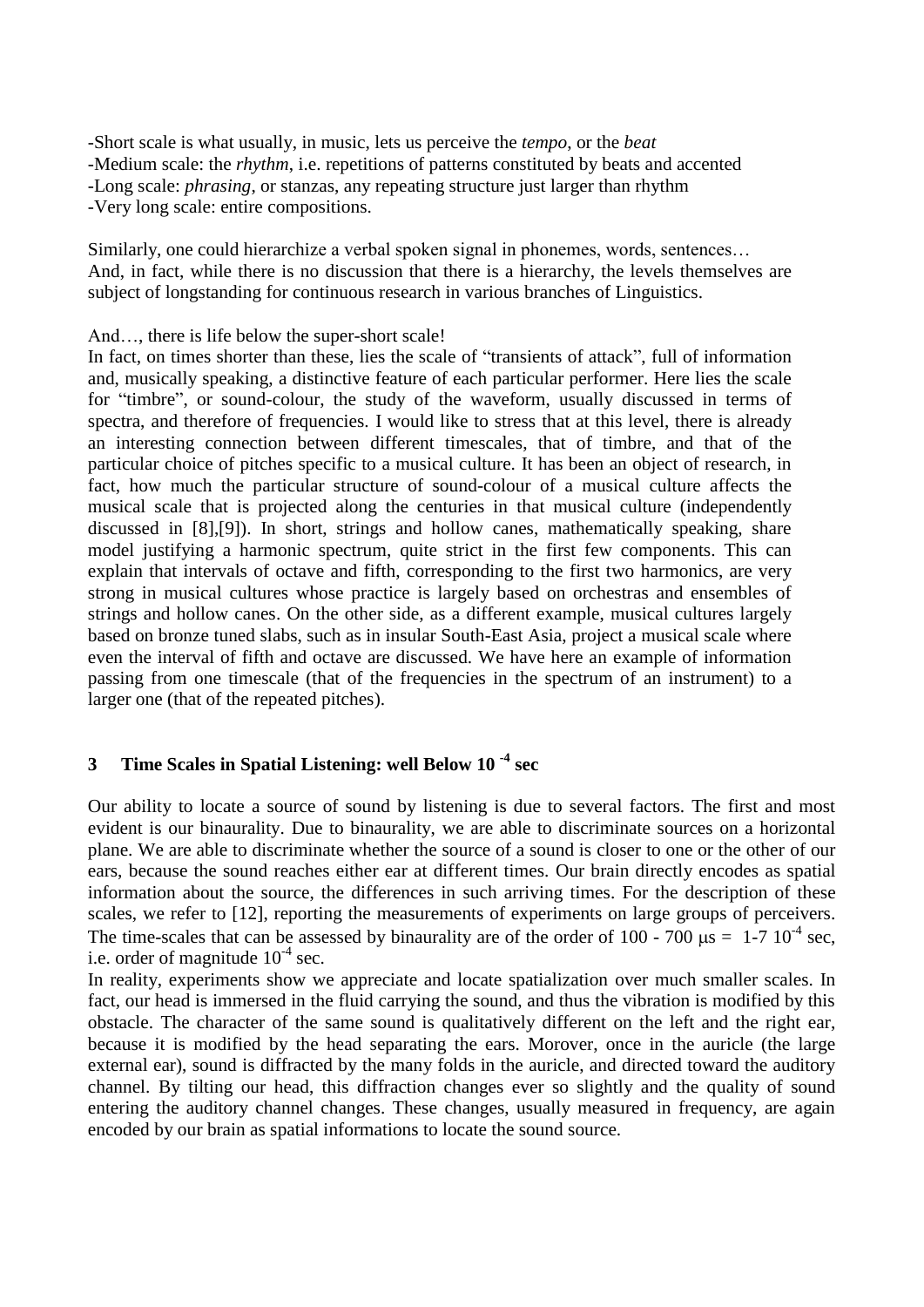This subtle discrimination of directions and distances, involves assessing times differences caused by reflections on the auricle folds and is of 2-80  $\mu$ s, i.e. order of magnitude 10<sup>-6</sup> sec.

# **2 Soundscape: the Appreciation and Documentation of Large Spaces.**

The term "soundscape" has been introduced by Raymond Murray Schaffer [13]. While today the word soundscape encompasses many activities, we are interested in the original problem of investigating and documenting the auditive aspects of our surrounding. Schaffer introduced the "sound-walk", as a method for investigating soundscape. The method of soundwalking is today accepted and used by the large variety of professions today interested in soundscape and soundscaping. One could do different soundwalks, but they all have in common the fact that the perceiver actually changes place in space, by walking. Obviously soundwalking has to do with travelling the space one wants to investigate, displacing, evaluating differences, and checking by ear, personally. But there is more to it than it is generally discussed, and I think this is one of the reasons for its success. Walking allows comparison between different time-scales, relating the timescale of the displacement of the perceiver to the time-scale of the sound which needs to be assessed. We know moving facilitates appreciation of depth in visual assessment, by allowing comparison between spatial scales of the object and spatial scales of one's displacement; much in the same way, walking facilitated appreciation of spatial depth in sound. Walking allows listening times that sitting, and facing a source, does not allow. Remembering that in art music we are generally expecting a "central focus" listening [14], this is a quite different experience.

Documentation of soundscape is particularly delicate. In fact, most of our recording devices are still tuned to relatively small spaces. Steven Feld, a world known ethnomusicologist, has deviced some years ago a way to wear microphones over his head. He then records while walking, so that both his walking toward or away from a source, and his moving head, captate very small time differences. This technique allowed him unprecedented clarity in his world wide documentation of bells [15]. Bells are notoriously very difficult to record, as it is easy to end up with distortions.

On the other hand, it is often heard that the modern digital recording deprives sound of some depth. People usually say this in a metaphor, but we now have arguments that it is really the timescale of depth the one that gets cancelled. In documentation of soundspace, we should either have a sampling rate allowing for the small timescales involved in spatial appreciation, or else include them directly in the recorded stream, by means of binaural microphones worn on the head of a human, moving perceiver.

In fact, the sampling rate of digital recording is established in application of Nyquist Shannon theorem:

Theorem (NS): If a function  $x(t)$  contains no frequencies higher than *B* [Hz,](http://en.wikipedia.org/wiki/Hertz) it is completely determined by giving its ordinates at a series of points spaced 1/(2*B*) seconds apart.

As hordes of experiments show that the threshold of audibility for humans is 20 kHz, applying Nyquist Shannon theorem would guarantee that audio signals sampled at 40 kHz are completely faithful to the original, within the limits of human ability to discern. This yields a sampling time of  $1/40000$  sec, order of magnitude  $10^{-5}$  sec, which is rougher than the timescale involved in spatial appreciation. So we are cutting out all spatial information except for that linked to distance and the absorption of sound energy by the medium. It seems that sampling at this rate we quite literally "flatten out" the recorded sound.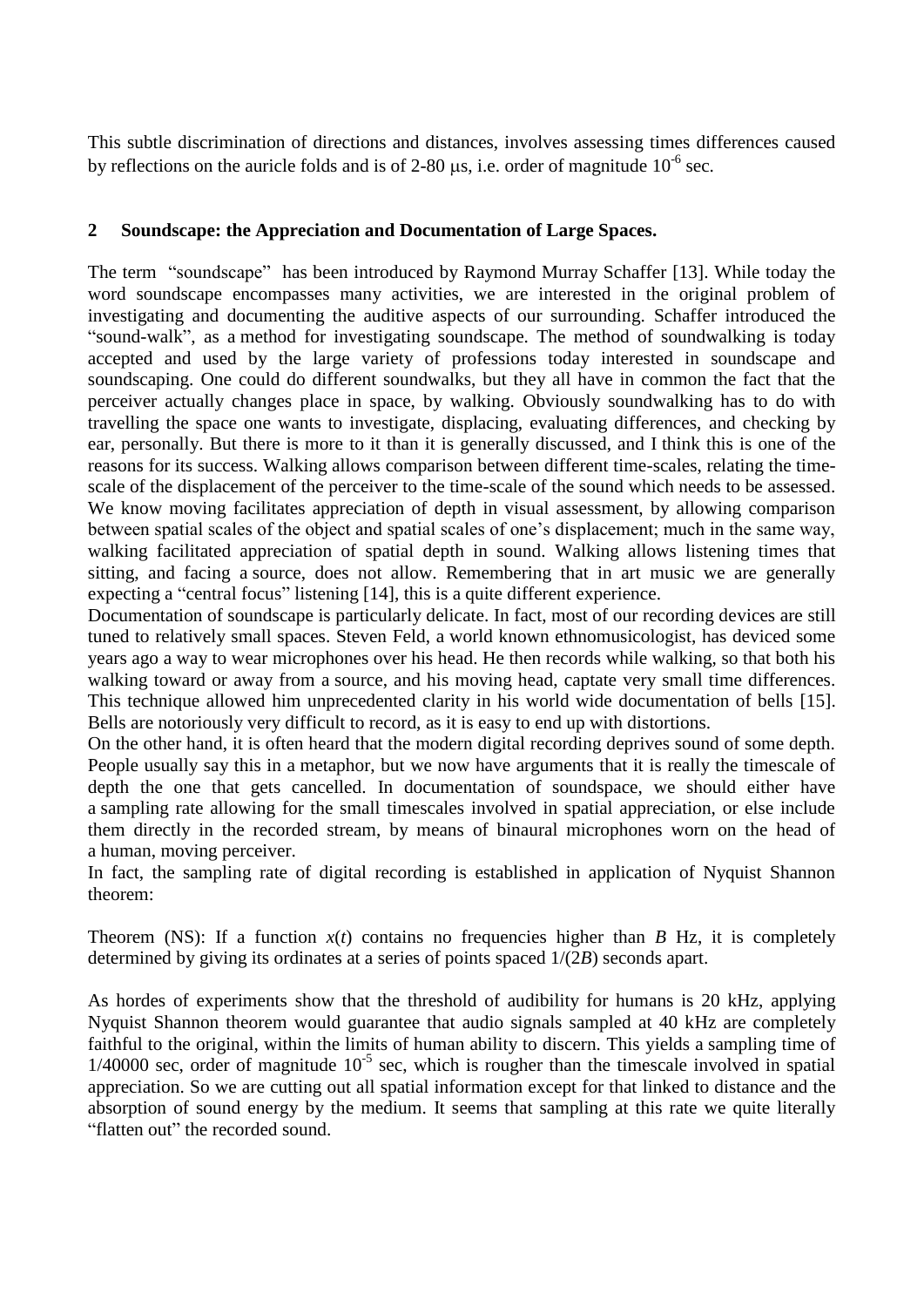This train of reasoning for this widely accepted application of Shannon's theorem, relies on experiments performed by playing some definite frequencies to humans. But we can hear and appreciate more than frequencies. Impulsive and faint or feeble sounds are not easily described in terms of frequencies, for instance, while we can appreciate them well. What happens to impulsive sounds when recorded? By applying NS theorem to auditive signals, we are cutting out all nonperiodic sounds. Non periodic sounds are pieces of signal where Fourier theorem is of no avail: we would need infinitely many frequencies to approximate them. Such sounds encompass all the clicks, swishing and rustlings. Sounds we all know, can hear, and appreciate. In fact, these sounds are used by the visually impaired to audiolocate obstacles. They emit such a sound, and the sound will come back to them subtly altered when reflected on an obstacle. Because these sounds are rich in transients, their distortion can be full of information, and the visually impaired learn to interpret this distortion as distance, material, and shape of the reflecting ostacle.

## **Conclusions**

Study of timescales involved in perception of sound are a relatively recent subject. Exeperiments are underway. The first recommendation following form these studies, is for the cognitive psychologists to avoid immobilization of the head of the perceiver. Such immobilization is performed in analogy with experiments on vision, but timescales are larger, here. Allowing a head to tilt is analogous to allow an eye to blink!

A mathematical model of incorporation of different timescales in a coherent decodification was introduced in [6], in turn following the hierarchic model introduced in [16].

### **Acknowledgements**

The research on the topics of this paper was supported, along the years, by GNFM-INDAM. Aplimat has provided a very precious and rare forum of discussions from different realms.

## **References**

- [1] GIURIATI, G. TEDESCHINI LALLI, eds, *Spazi sonori della Musica* L'Epos 2010
- [2] TEDESCHINI LALLI, L. "Punti di vista e punti di udito" in: *Spazi Sonori della Musica,* op. cit,
- [3] SCHENKER, H*. Ein Beitrag zu Ornamentik*. Vienna: Universal Edition, 1904. Revised 1908.
- [4] SCHENKER, H. *Beethovens neunte Sinfonie: eine Darstellung des musikalischen Inhaltes unter fortlaufender Berücksichtigung auch des Vortrages unter der Literatur*. Vienna: Universal Edition, 1912.
- [5] [ROADS, CURTIS](http://en.wikipedia.org/wiki/Curtis_Roads) (2001). *Microsound*, p.vii and 20-28. Cambridge: MIT Press. [ISBN 0-262-18215-7.](http://en.wikipedia.org/wiki/Special:BookSources/0262182157)
- [6] TEDESCHINI LALLI, L. "Sound Stream as a Clock" *Int. J. Mod. Phys. B*, **18**, 793 (2004). DOI: 10.1142/S0217979204024410
- [7] [MORAVCSIK,](http://link.springer.com/search?facet-author=%22Michael+J.+Moravcsik%22) M. J. *Musical Sound An Introduction to the Physics of Music. Kluwer Academic* 2001 SBN: 978-0-306-46710-3 (Print) 978-1-4615-0577-8 (Online)